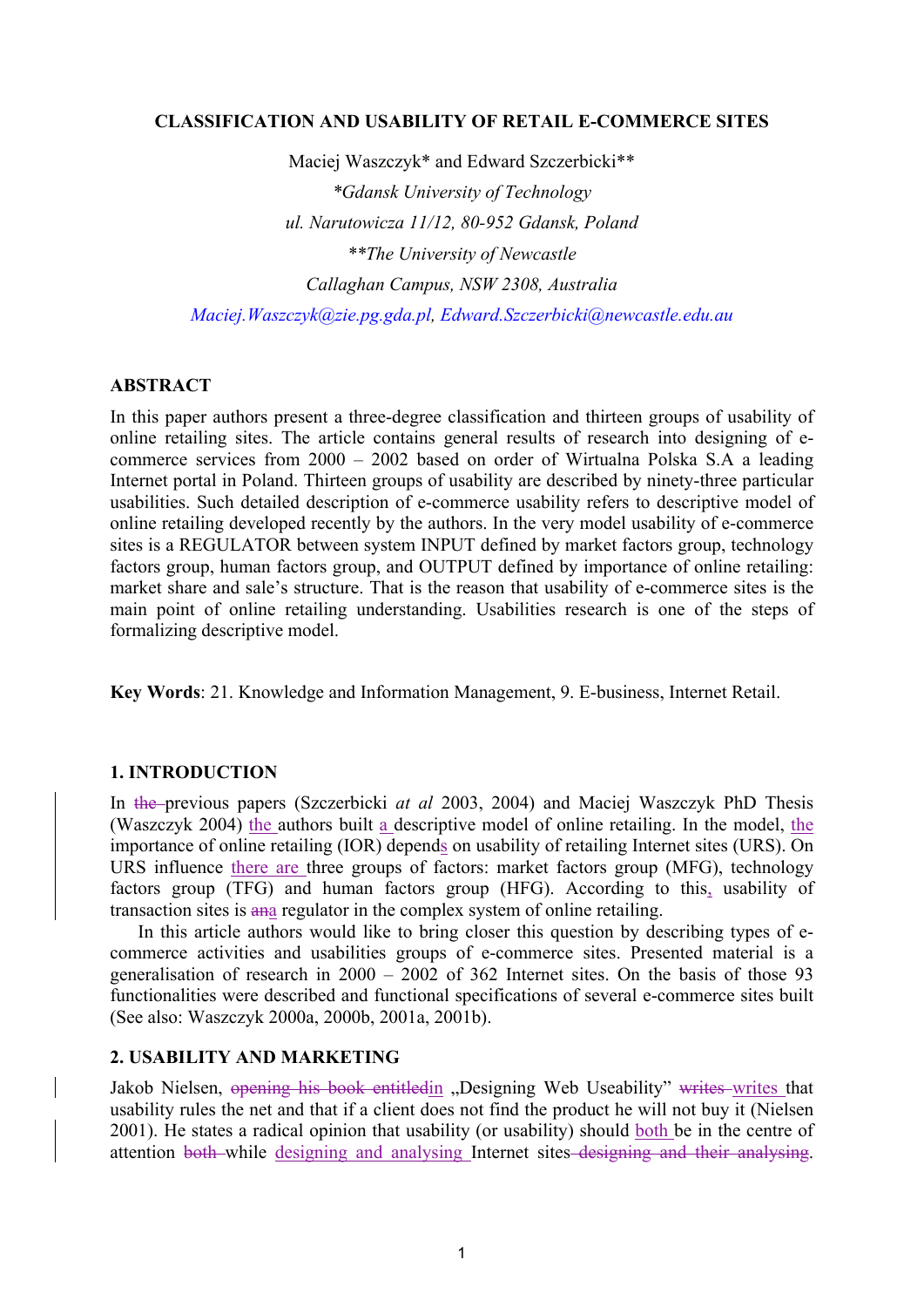Nielsen designed his own service http://useit.com only as a text, without popular in the Internet graphics, although recently he has changed it.

Marketing approach is contrary to engineering approach to Internet sites designing. According to the former, usability is important to a certain limited degree, while market share and ways of using of WWW sites depend mostly on adequate graphic elements, attracting customers. Marketing approach is closely connected with treating the Internet as a communication medium between advanced users who do not seek colourful pictures but the content. Engineering approach is connected with treating the Internet as a communication medium between WWW publisher and not always advanced users who need to be attracted like readers of colourful magazines. The article deals with marketing in a limited scope and therefore the discussion will remain unsolved—. Never-the-less, according to the authors, one should not be used without the other. as the colours and graphic elements (mainly pictures and icons) are important in both navigation and marketing communication.

### **2. CLASSIFICATION OF E-COMMERCE SITES**

Classification should fulfil two conditions: completeness and separation. That means separate ideas should fill the whole set and do not cover each other. It should be noted that even if the completeness condition is fulfilled at the moment of division, the Internet market changes so dynamically that in  $\underline{a}$  few years' time the presented classification may not be adequate. As far as the second condition – separation – is concerned, this classification would not fulfil this condition if one takes under consideration the fact that Internet sites can be simultaneously B2B and B2C and C2C. That is way this division applies to forms of activity, not kind of services as commonly done. Conversely this classification excludes those ecommerce activities that are based on product presentation without possibility of a transaction via the Internet. In particular one should mention a popular in the Internet catalogues that have a similar usability to B2C shops or B2B warehouses with an exception that they do not use aan electronic cart or at least an online form.



Figure.<sup>11</sup> 1. Three-degree classification of e-commerce activities.

According to research, we can divide online activities into three-step mode [Figure 1]. On the first degree of the classification we can distinguish such activities as follows.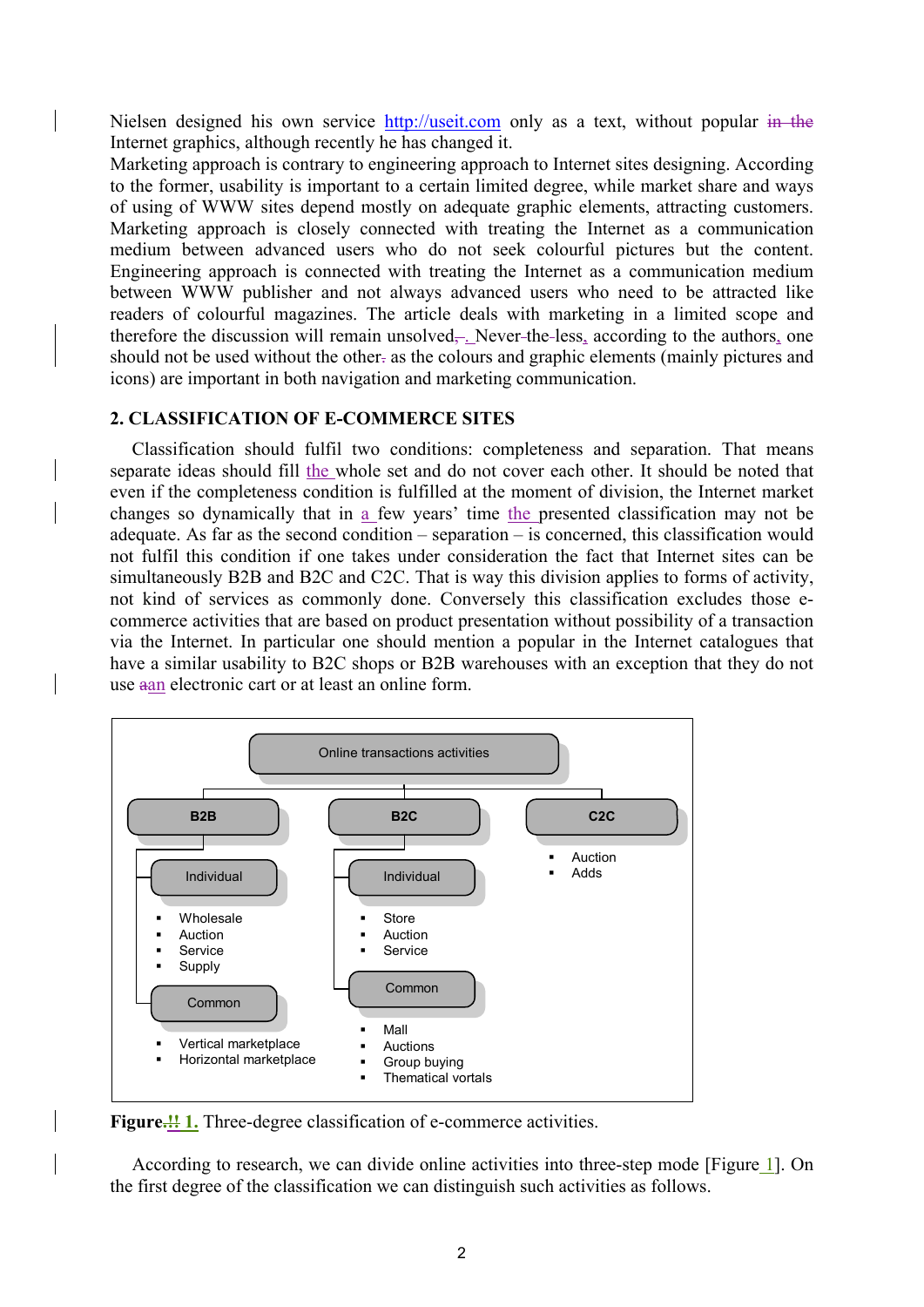- B2C (business to customer) doing business between companies and households.
- C2C (customer to customer) doing business between households.
- B2B (business to business) doing business between companies.

In that article B2G activity (business to government), that is doing business between companies and government, we can define as the part of B2B activity.

The second degree of the classification based on differentiating of transaction activities can be divided into the following.

- B2B individual the company provides Internet activity for making transactions with other companies: 1. based on own products, 2. selling products on own account, 3. supplying.
- B2B common the company provides Internet activity for arrange transactions between other companies. This activity arranges wholesale marketplace for companies.
- B2C individual the company provides Internet activity for making retail transactions with households: 1. based on own products, 2. selling products on own account. B2C individual/store – the company provides Internet activity for making retail transactions with households based on specific prices.
- B2C common the company provides Internet activity to arrange transactions between other companies and their customers (households). This activity builds marketplace for retailing.

In C2C activity there is no second degree of the classification.

The third degree of the classification can be as follows. In B2B individual activity a company can make online individual transactions with own customers and suppliers.

- B2B individual/warehouse the company provides Internet activity for making transactions with other companies based on specific prices.
- B2B individual/auction the company provides Internet activity for making transactions with other companies based on bidding prices.
- B2B individual/service the company provides Internet activity for making transactions with other companies based on services (e.g. financial).
- $\blacksquare$  B2B individual/supply the company provides Internet activity for making transactions with own suppliers.

In B2B common activity a company can arrange transactions between other companies.

- B2B common /vertical marketplace the company provides Internet activity for arrange transactions between other companies in area of one line (trade) or product sort.
- B2B common /horizontal marketplace the company provides Internet activity for arrange transactions between other companies without specific lines area.

Online retailing B2C on individual mode can be provided as store, auction or service.

- B2C individual/store the company provides Internet activity for making retail transactions with households based on specific prices.
- B2C individual/auctions the company provides Internet activity for making retail transactions with households based on bidding prices.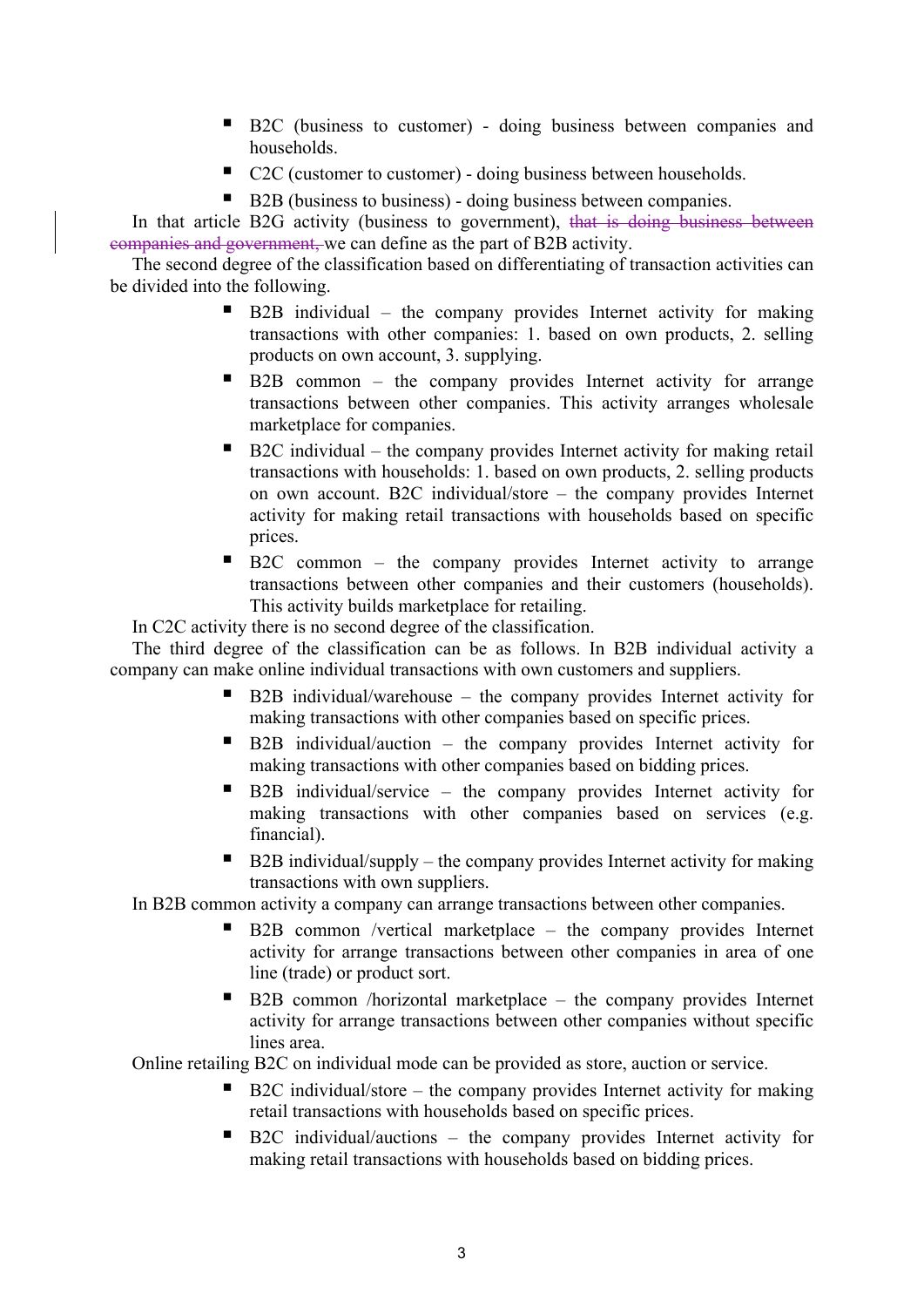■ B2C individual/services – the company provides Internet activity for making retail transactions with households based on services (e.g. financial)

Companies can also build a B2C retail marketplace to arrange transactions between other companies.

- B2C common/mall– the company provides Internet activity to arrange transactions between other companies and their customers (households) based on specific prices.
- $\blacksquare$  B2C common/auctions the company provides Internet activity to arrange transactions between other companies and their customers (households) based on bidding prices.
- B2C common/group-buying the company provides Internet activity to arrange transactions between other companies and their customers (households) based on prices which are reduced if number of customers increase.
- B2C common/thematic vortals the company provides Internet activity to arrange transactions between other companies and their customers (households) based on specific services as: tourism, building. Based on specific prices. There are four kinds of marketplaces: malls, auctions, group-buying, thematic vortals.

The Last but not least, retail activity lies in C2C transactions' arrangement. In that case households can sell and buy new and used items on auctions' and adds' sites. We can distinguish as follows.

- C2C auctions the company provides Internet activity to arrange transactions between households based on one-side bidding prices.
- $\blacksquare$  C2C adds the company provides Internet activity to arrange transactions between households based on double-side bidding prices.

As mentioned there can be classification problem where companies buy products in the Internet sites provided on B2C mode. In that situation they purchase small quantities of goods on retail prices as common customers, requiring an invoice and including the costs in their account. It can be a B2B situation, if we one takes into consideration the definition of retail by R. Cox and P. Brittain. According to them retail is a selling goods and services to a final customer on condition that they will be for his own use, his family or household (Cox *at al* 1999). In consequence there could be only few pure B2C sites as only the Internet banking can restrict their services to households use only.

Therefore B2C trade activity also applies to business transactions when B2C sites are used. Such approach is convergent to the Polish definition of retail by Chief Central Statistical Office where retail is defined as selling goods in retail locations in quantities adequate to the needs of individual customers.

Therefore we should always remember that there are different activities linked to different sites. One site can provide an auction and shop activity for example. We can distinguish seven general kinds of sites: store, mall, auctions, adds, group-buying, thematic vortals, services.

- Store Internet site provided by company in aim to sell products based on specific prices. Usabilities of the store are often: products description with image, electronic cart, different payment methods.
- Shopping mall Internet site provided by company in aim to build marketplace between selected selling companies and customers. Shopping malls do not sell on own account (low-touch e-commerce). Usabilities of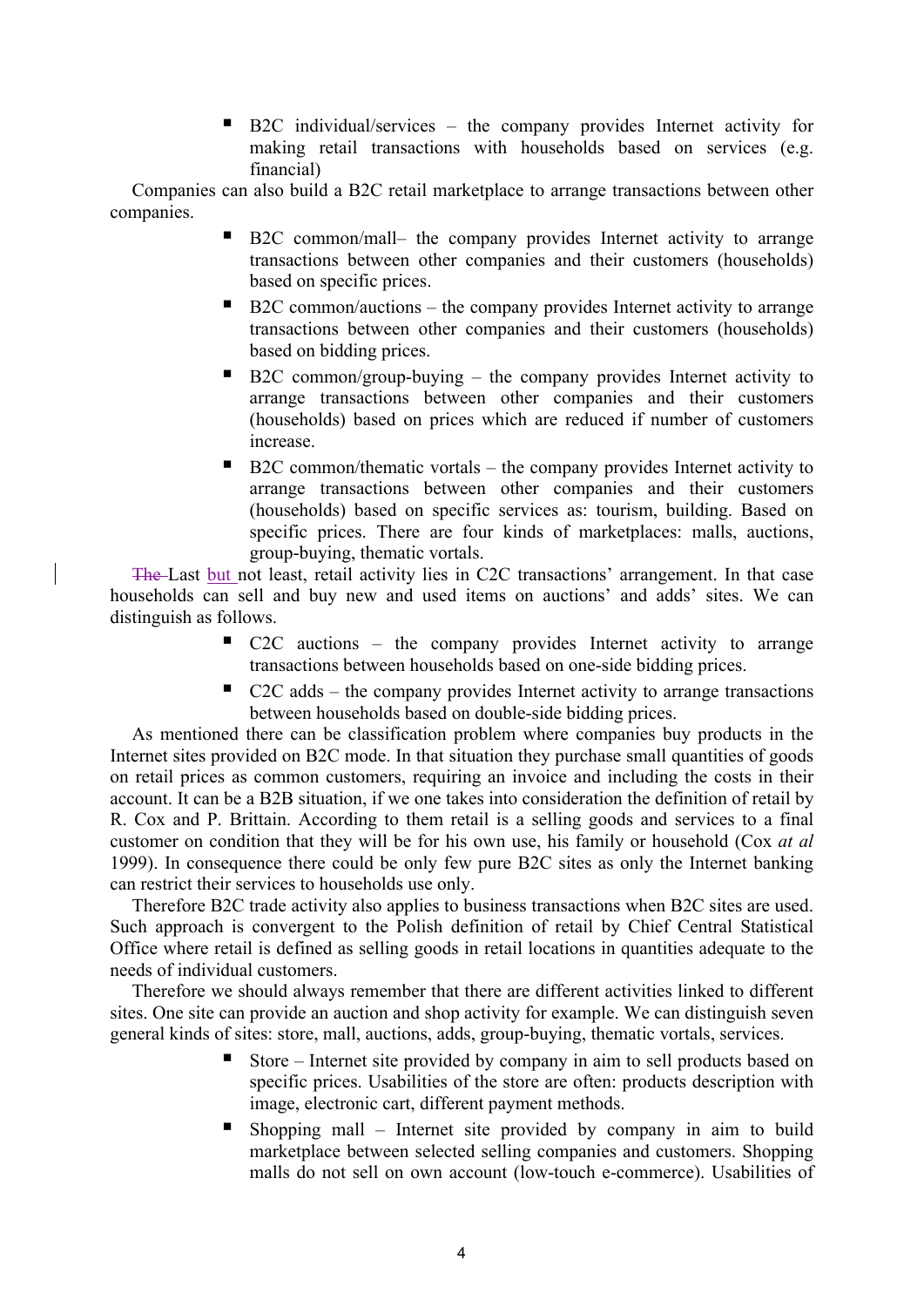the mall are often: store builder, permanent or transactions fee, shop and products description with image, different payment methods. Sellers pay a monthly fee and/or a transaction fee.

- Auctions Internet site provided by company in aim to build marketplace between selling companies and households and buying customers. Price is bidding on one-side mode often as English auctions sometimes as Dutch auctions. Sellers and/or buyers pay a fee of transaction.
- Adds Internet site provided by company in aim to build marketplace between selling companies and households and buying customers. Price is bidding on double-side mode. Sellers and/or buyers pay a fee of transaction.
- Group-buying it is not often met Internet site provided by company in aim to build marketplace between selling companies and buying customers. Price is reduced if number of customers increases. Sellers pay a fee of transaction.
- Thematic vortals Internet site provided by company in aim to build marketplace between selling companies and buying customers in area of one line (trade) or product sort. Vortals can be joined to horizontal portals. Sellers pay monthly a fee and/or transactions fee. The most popular are: tourism vortals (tickets, hotel reservations); building vortals (blueprints), financial vortals (accounts, credits, investments), information technology (software, hosting, mail boxes) and mobile (logos, rings) sites. Important part of thematic vortals is rich information contents.
- Services Internet branch of financial institutions as banks, brokers provided in aim to make transactions by clients and to moderate customer care.

While the classification of activities could fulfil conditions of completeness and separation, the above distinction is a typology for one simple reason: one WWW site can consist of many activities. The best example of that can be portals or services dedicated as thematic vortals to comparing products and shopping from different sites: auctions, shops and the others.

# **2. USABILITIES GROUPS**

We can describe usability of online retailing sites in thirteen groups of usabilities. Groups of usabilities as search, navigation, transaction, payment etc. are made up of ninety particular usabilities. Usability of online transaction sites was researched using our own method. The first step is to find keywords for the kind of online transaction site, for example: blueprint, home-plan for building vortals. The next steps are to review search results and make short list of representative sites. The following step is to find main criterion of sites' rank. Then 10 to 20 sites need to be analysed as regards of  $40 - 100$  usabilities. Now we can build synthesis, description and interpretation of usability and we can design a perfect transaction site.

We should build simple database. The idea is to use MS Excel to write in rows names of sites and in columns names of usabilities. In crossing cells we fill in Yes or No or other signs, like numbers etc. In that way we can generate statistics, for example:  $\sqrt{78\%}$  percent of stores has categories on index page on the left side under top of the page" or "86% of building sites use complex and multi-criteria search on index page". Based on statistics we can design usability of the Internet site (See also: Waszczyk 2002).

> General: e.g. models and types of services, languages, marketing identification, transaction and non-transaction activities.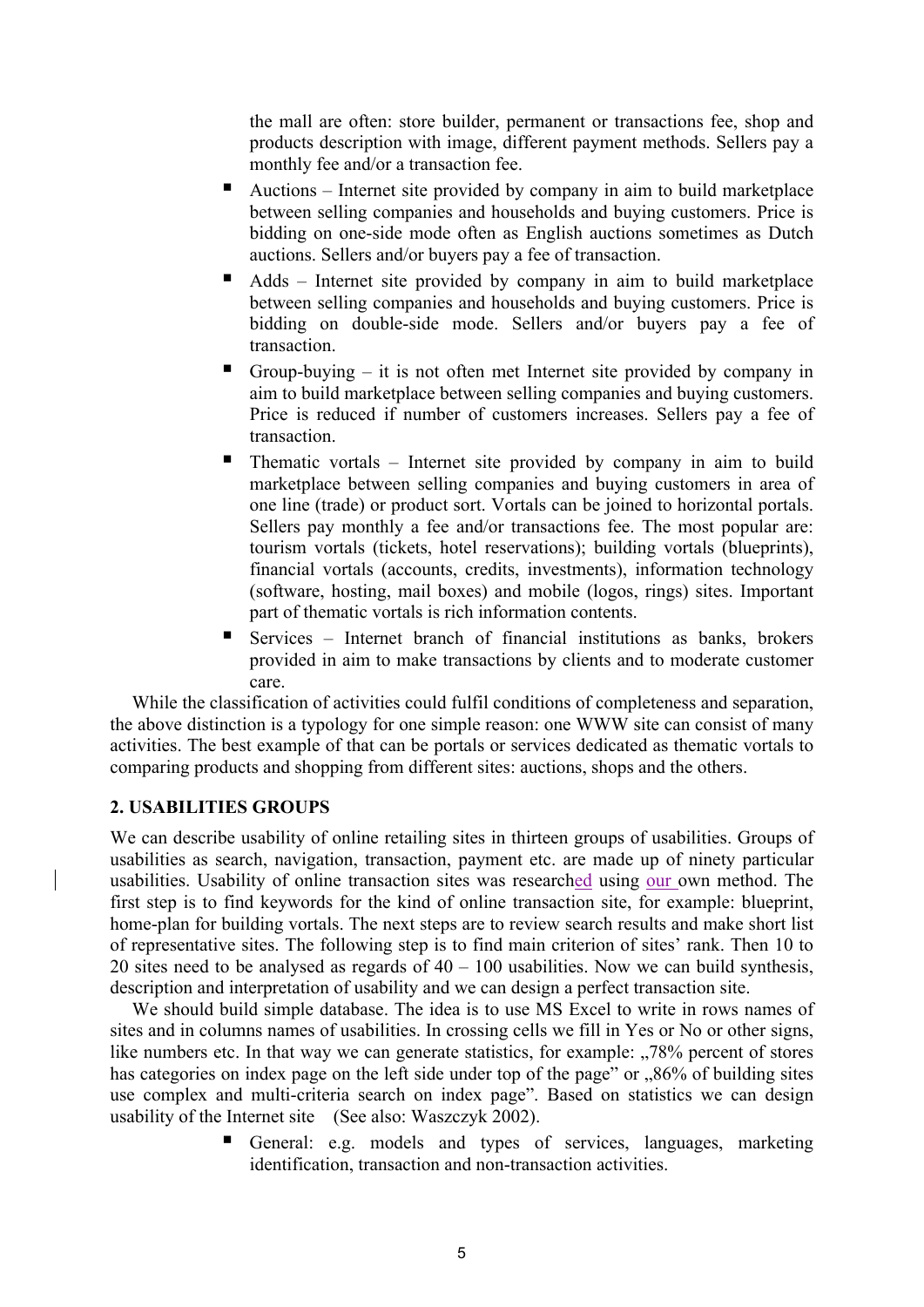- Navigation: e.g. ergonomics, types of pages (homepage, search page, category page etc.) and links between them, categories, types of menu and links position, vertical, horizontal or matrix navigation.
- Search: e.g. simple, complex or multi-criteria search, criteria of search, presentation of search results, result sorting.
- Registration/logging: e.g. stage where a user can meet registration or logging to explore service content, compulsory and non-compulsory fields in forms, added value services as mailbox, password's generating.
- Product presentation: e.g. length of description, size and focus of picture, 3D or multimedia presentation, interactive colouring or product assembling.
- **Promotion:** e.g. forms of promotions on homepage and others, static or rotating promotion, text or HTML mailings etc.
- Advertisements: e.g. advertisement selling, advertisement forms (banners, mailings, links, promotion in search and catalogues), partners, autoadvertisements.
- **Transactions: cart or order form, set price or bidding price, confirmation of** transaction etc.
- **Payment:** forms of payment (e-card, virtual wallet, SMS, MMS, direct, cheque etc.).
- Supplements: community, grading system, non-transaction content.
- **Personalization: recommendations system, algorithm of conscious or non**conscious personalization.
- Advisory: active (e.g. mails or chat with experts) or passive (e.g. Frequently Asked Questions or Help), helpdesk, call centre etc.
- Administration: for seller, buyer (e.g. my auctions, wishes) or moderator, online or offline administration, export/import of data.

In publications on the Internet sites' usability, particularly in Nielsens' books (Nielsen *at al* 2001) reports of his company Nielsen Norman Group Nielsen 2000a, b, c, d, e, f, g) or Creativegood reports (Creativegood 2000a, b) an explanation of kinds of usabilities can be found. The most frequent are: searching, registration and logging or navigation. The above mentioned division depicts the abundance of transactional Internet services and enables their detailed description.

# **3. CONCLUSION**

This article describes a division of the Internet transaction services' activities as well as the usability of those sites. The material is a part of wider research on e-commerce and presents some of the research findings.

# **REFERENCES**

Cox R., Brittain P (1999), *Retail Management*, FT Prentice Hall. Creativegood (2000), *Holiday 2000 E-Commerce. Report*. Creativegood (2000a), *The Dotcom Survival Guide. Report*. Nielsen J., C. Snyder, R. Molich, S. Farrell (2000a), *E-Commerce Users Experience. Product Pages,* Nielsen Norman Group.